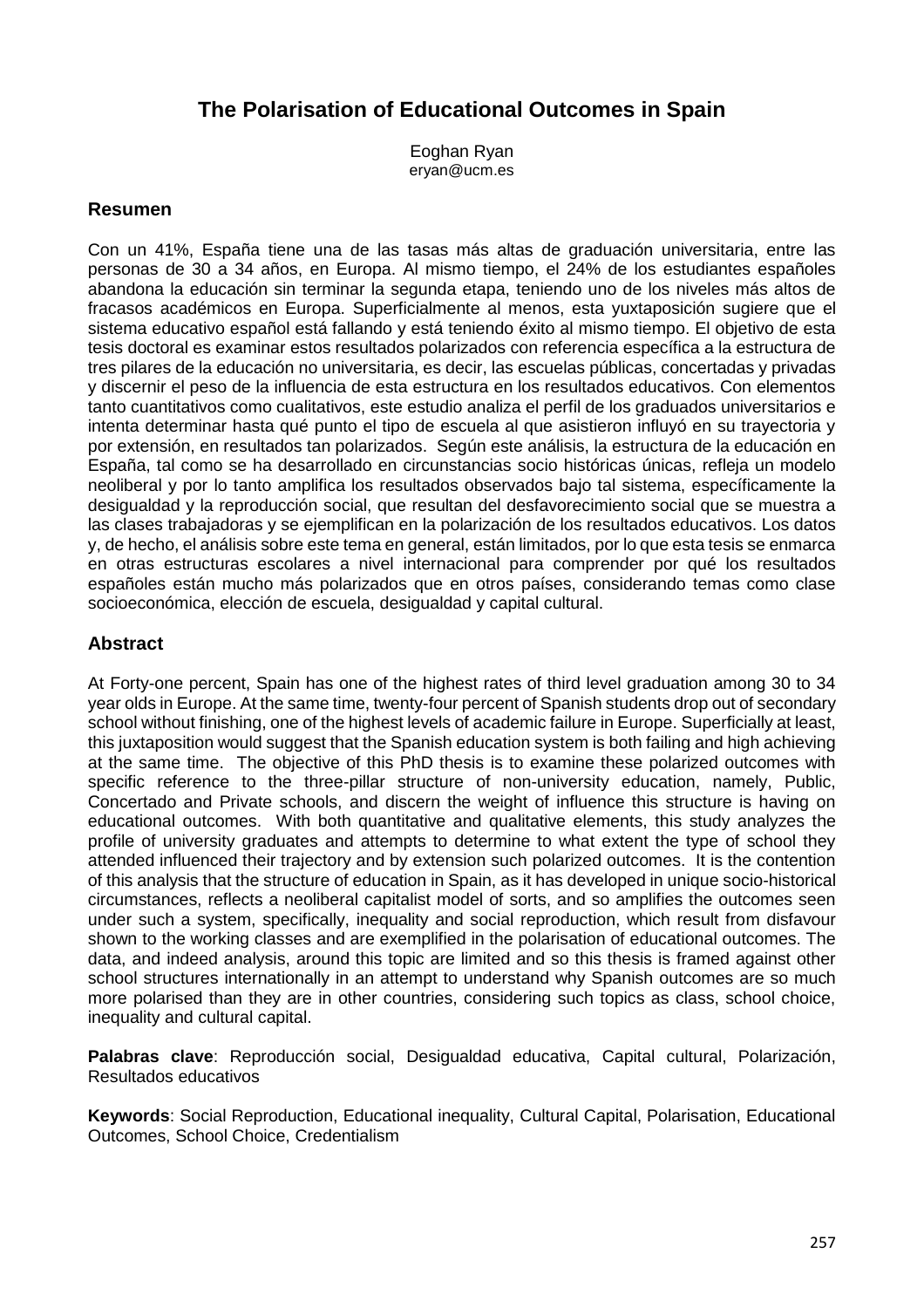### **Introduction**

There are two striking statistics that emerge from any analysis of Spanish education, whether it be nationally with 'Datos y Cifras', as released annually by the Ministry of Education Culure and Sport (www.mecd.gob.es) or internationally PISA and the OECD. They are the extremely high level of high school dropout which over the last number of years has hovered around the 25% mark. And, the relatively impressive level of third level graduation which, among thirty-somethings is between 34 and 40%. This level of University graduation is amongst the best in Europe but the dropout rate puts Spain next to last among its European counterparts. So, the obvious question arises, why is it that the Spanish education system seems to be doing so well for some and yet failing a quarter of the population?

Stating the obvious, every education system is unique and reflects the sociohistorical trajectory of any given country, and Spain is no different, and so we must reflect on the social and historical contexts which have contributed to creating an education system which produces such polarized results. In terms of structure the most obvious difference between the Spanish system and most of its European counterparts is the three-pillar structure of education, specifically Public, Concertado and Private which was created during the transition to democracy in the 1980's and while there are undoubtedly many factors which go into producing polarized educational outcomes the basis of this doctoral thesis will be to assess, to what extent the structure of the Spanish education system contributes to this problem?

#### *'All our kids go to University, if they don't get in somewhere on merit, their parents will pay for a private one.' A Secondary School Concertado Teacher*

From the outset, the main hypothesis has been that the structure we have developed here in Spain since the transition to democracy, due to complex socio-cultural circumstances, reflects a neoliberal capitalist model of sorts. The system was not conceived under neoliberal open market ideals, but has developed, due to a confluence of circumstances, to provide choice in education in a way that neoliberals around the world have spent the last forty years trying to impose. We have a system which amplifies characteristics shown under such system, specifically, the provision of choice to parents in terms of where their children are educated. The positioning of the Concertado as a middle ground between public and private, has fostered strong elements of social reproduction and has become representative of identity and culture as they are linked to economics and social class. The provision of choice, particularly when the concept of choice is promoted as part of neoliberal policies, has been shown on an international level to amplify inequality and by extension polarizes educational outcomes. As the quote from the concertado teacher above suggests these schools have become something of a bastion of middle-class Spain, where parents exhibit socially defensive behaviours in order to keep their children on the traditional educational track and by extension protect their social status.

There are two main challenges to be faced in terms of this investigation, firstly to find the empirical evidence and supplementary qualitative data to support the above thesis and secondly to attempt to weigh the importance of such data against other factors on a greater societal level in order to contribute to the debate as regards education, particularly in terms of social reproduction, social mobility, school choice and inequality.

The scarcity of data was initially the main challenge. There are a lot of statistics available through PISA and the OECD as well as the Ministry of Education as regards such variables as graduation rates, dropout rates and educational outcomes by gender and region and these are easily compared and analyzed on a European or OECD level, however, there was little data available which would allow for analysis of students and graduates in terms of what type of school they attended prior to entering University. This would be a key variable in terms of determining if Concertado going students were somehow being favoured by the system. Initial research also posed an immediate challenge, as regards educational outcomes. The fact that children who come from more favorable socio-economic backgrounds do better in school has been proven again and again, and the conventional wisdom in Spain is that regardless of them being free to attend, Concertado schools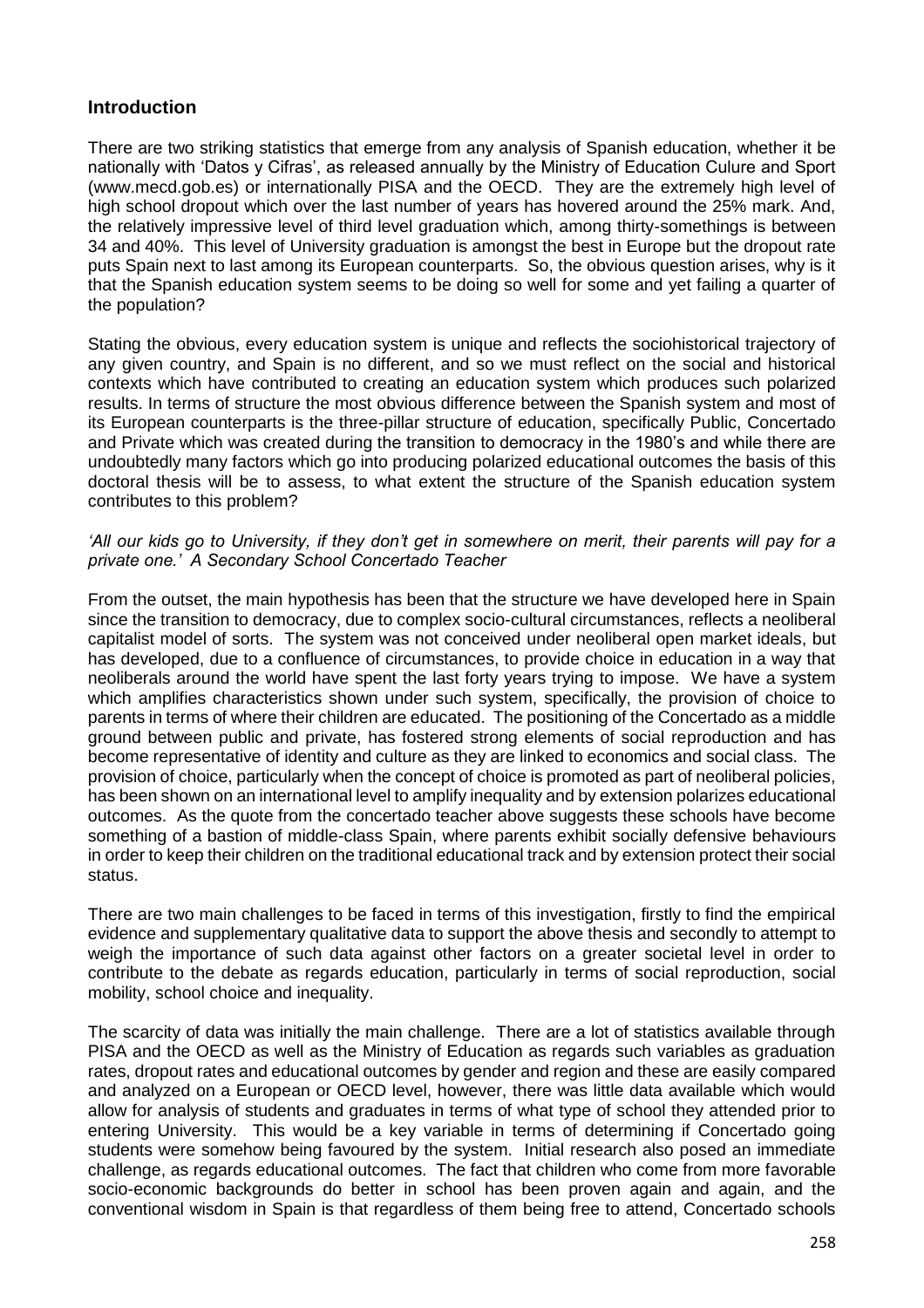tend to cater more to children from middle-class families and so by extension they tend to be better off and so do better in school and generally go on to university. So, the first step in this investigation was to find out if this supposition was indeed true. As these statistics were not readily available, an element of quantitative research was required.

## **Analysis**

In 2013, the *Instituto Nacional de Estadística* on behalf of CIS (*Centro de Investigaciones Sociológicas*) carried out a survey called, 'Prestigio Ocupacional y Estructura Social' (Occpational Prestige and Social Structure). From this sample of 5962 people, the maximum level of education attained was cross referenced with type of school attended in order to give us a snap shot of the profile of student who reach each stage in education.



At a glance, we can see that the higher the level of educational attainment, the stronger the presence is of Concertado and Private schools and the weaker that of the Public. This would seem to confirm the theory that Concertado students do better, but does it go so far as to confirm what advocates of school choice would suggest, that exercising market preferences gets better results or that private education is superior? The contention of this paper is that this is not the case but rather that the data suggests that the key factor in educational attainment remains the socio-economic conditions from which the student comes. With this in mind, we ran another analysis from the Occupational Prestige survey, this time cross-referencing school attended with household income.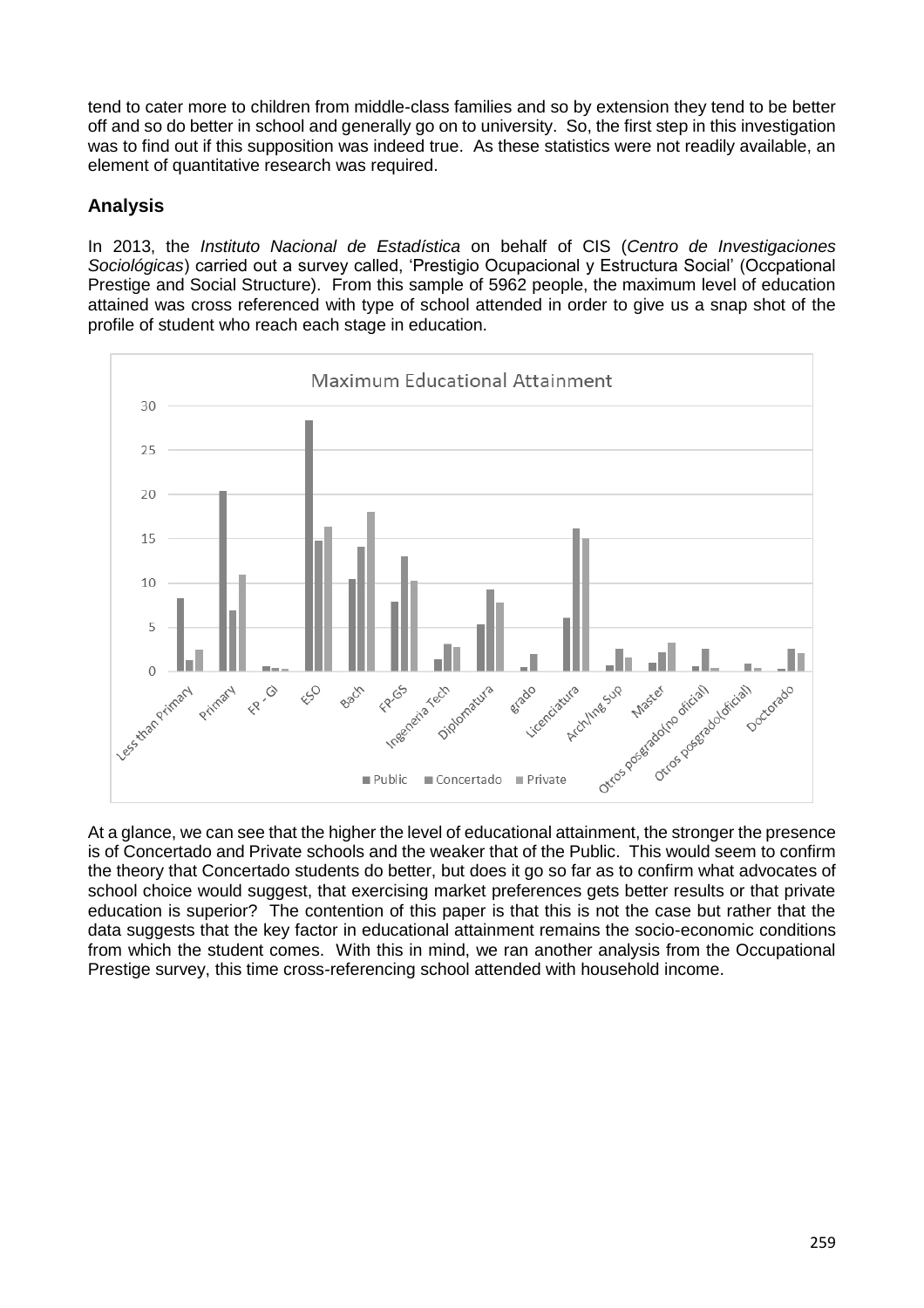

Once again, the analysis confirms the suposition that lower income families tend to send their kids to public schools rather than Concertados, despite the fact that Concertados are theoretically free to attend. This was not the goal of the government which created the system with the LODE in 1985, according to Lawler and Rigby, 'The LODE sought to resolve the contradictions between the public and private systems of education and move away from a situation where the typical clientele of private schools consisted of the children of middle and upper-class parents, while the children of working class parents attended state schools. It did not seek to suppress private education, it sought to establish a situation in which all schools receiving government subsidies, whether private or state, offered free education and were governed by more democratic councils, involving parents, teachers and students. Schools were also required to adhere to the same admissions requirements for all students and require minimum academic standards on entry, in order to guarantee the quality of education they provided.' (Lawler and Rigby, pg 202) While beyond the scope of this paper, the PH.d thesis will go into why this objective has failed and looking at the mechanisms that have kept the concertado schools the providence of the middle and upper-classes.

It may be argued that the data available doesn't allow us to weigh the influence of the structure of education on polarizing outcome we are experiencing, they simply confirm the conventional wisdom that concertado students come from a higher socio-economic class and get better results. The issue of who attends concertado schools relates to such as things legacy access – children attending the same schools as their family, inequality in access to housing, high unemployment, immigration and religion. For that reason, the empirical analysis must be supported by a strong theoretical framework taking reference both nationally and internationally and supplemented with additional qualitative research, drawing on the perspectives and experiences of those both living and studying the system.

# **Discussion**

The framework for this study starts with sociological theorists such as Pierre Bourdieu, specifically his work on Cultural Capital and Social Reproduction, but also on more contemporary researchers such as Diane Reay, Michael Apple, Stephen J. Ball and Mariano Fernandez Enguita, who have researched educational structures, inequality and class in educational settings and the marketization of education. This study will also consider the issue of identity and the role it plays in the debate around Spanish education, specifically as regards issue based (operational) ideology and Identity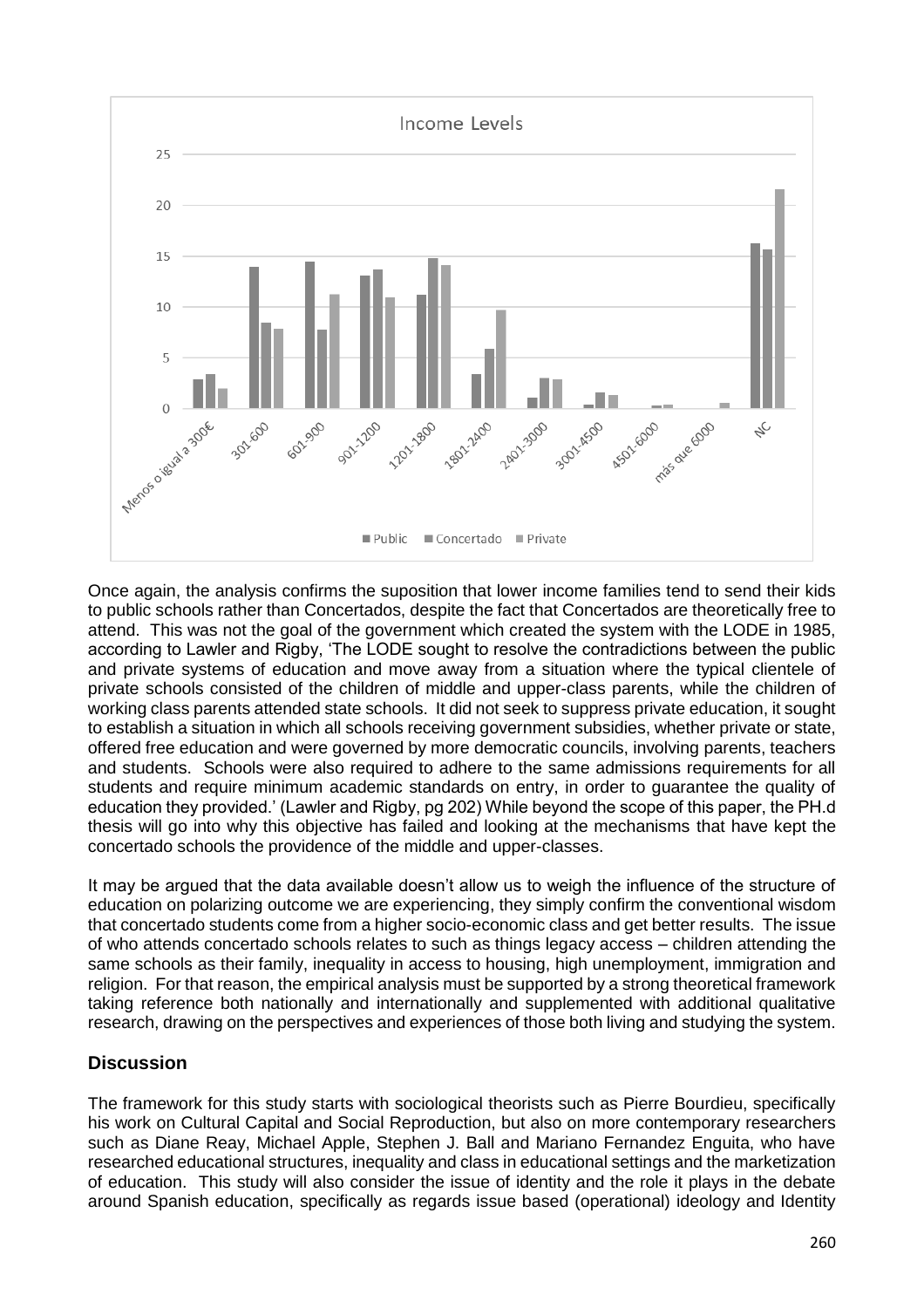based (symbolic) ideology. As Liliana Mason puts it, 'Identity does not require values and policy structure, it simply requires … a sense of inclusion and a sense of exclusion.' (Mason, pg2)

Also, key to this analysis will be the issue of inequality in education and by extension, in Spain in general, and so the fact that Spain remains at the high end of the scale on an OECD and European level at 0.34 on GINI index rating suggests educational inequality as representative of a greater problem on a societal level. As is the case with much of the longitudinal data, this must be considered from two perspectives, firstly, where Spain has come from and secondly where Spain is in comparison with its European and OECD peers.

There is a somewhat circular nature to this type of investigation in the sense that as investigators it is hard to determine a starting point (if there is one) in a sociological phenomenon. And, so when questions arise like, Is the knock-on effect of polarisation in education increased polarisation in society? And, Is the structure of our educational system influencing the ghettoization of society or is it the ghettoization of society which is causing the education system to produce such polarized results? This is clearly a very complex issue but what is evident, is that within this paradigm there is certainly a strong element of the Matthew Effect, whereby those who are already advantaged are receiving more opportunity while those who are starting from a disadvantaged position are receiving less.

Inequality in general is on the rise in developed countries. The UK is a great example of this. In the late 70s, as Thatcher was about to come into power, the UK was one of the most equal countries in the world, it is now one of the most unequal in the OECD (0.36 on the GINI scale). The United States is showing particularly worrying trends towards increased inequality (0.39 on the GINI scale). In both cases, they have pursued neoliberal economic and educational policies since the 1980s and so educational outcomes have become increasingly related to economic status. The contexts of course are different, Diane Reay would argue that the segregation of the educational system in the UK is primarily related to the legacy of class division while the American context among other issues is still largely segregated along racial lines. Spain does not have the same socio-historical contexts as these two countries but the legacy of Fascism is that of division and of a certain type of classism. Conservative Spain and the policy makers who serve this large and influential constituency, as the label suggests, want to 'conserve' elements of the society which work in their favour. This, by definition, is social reproduction and does not serve the ideals of equality and equity in education. Recent research as referenced extensively by Keith Payne in his book Broken Ladder, would suggest that unequal societies tend to be unhappier and more dangerous.

Coupled with this desire to conserve structures and traditions in education, as has also been the case in countries like the USA and the UK, is the commodification of education. In the USA, the confluence of Conservative politics and neoliberal economics came to be labeled Neoconservative and reflects the use of conservative rhetoric and identity politics to create a market in education, or what Frank (2000) referred to as 'Market Populism', whereby education becomes a battle ground where neoliberals harness the support of conservatives and populist rhetoric in order to push an agenda whereby education becomes about producing commodities rather than people and schools become about competition and profit rather than tools for the creation of a more enlightened and equal society. In Spain, this confluence of economics and conservatism came to influence education greatly under the Aznar government in the 1990's and drove educational legislation into the 2000s which pushed education towards a business model. Hyper completion in primary and secondary education may not yet exist to the same extent in Spain as it does in the US or UK, but there are published league tables and clearly, middle-class parents are exercising market response behaviours, in terms of where they send their children to school, but the proliferation of private universities, suggests that we are already there at the third level. The promotion of the knowledge economy as a driver of private education and the explosion of credentialism (titulitus) illustrates the increased marketization of education. This is problematic in terms of a cohesive and equal society, as well as incorrectly assuming that education can be treated like any other commodity or good in a market setting.

'Stiglitz (1999) views the idea of a knowledge economy as one that runs contrary to the normal characteristics of a desirable good in an open economy. In contrast to the normal pattern of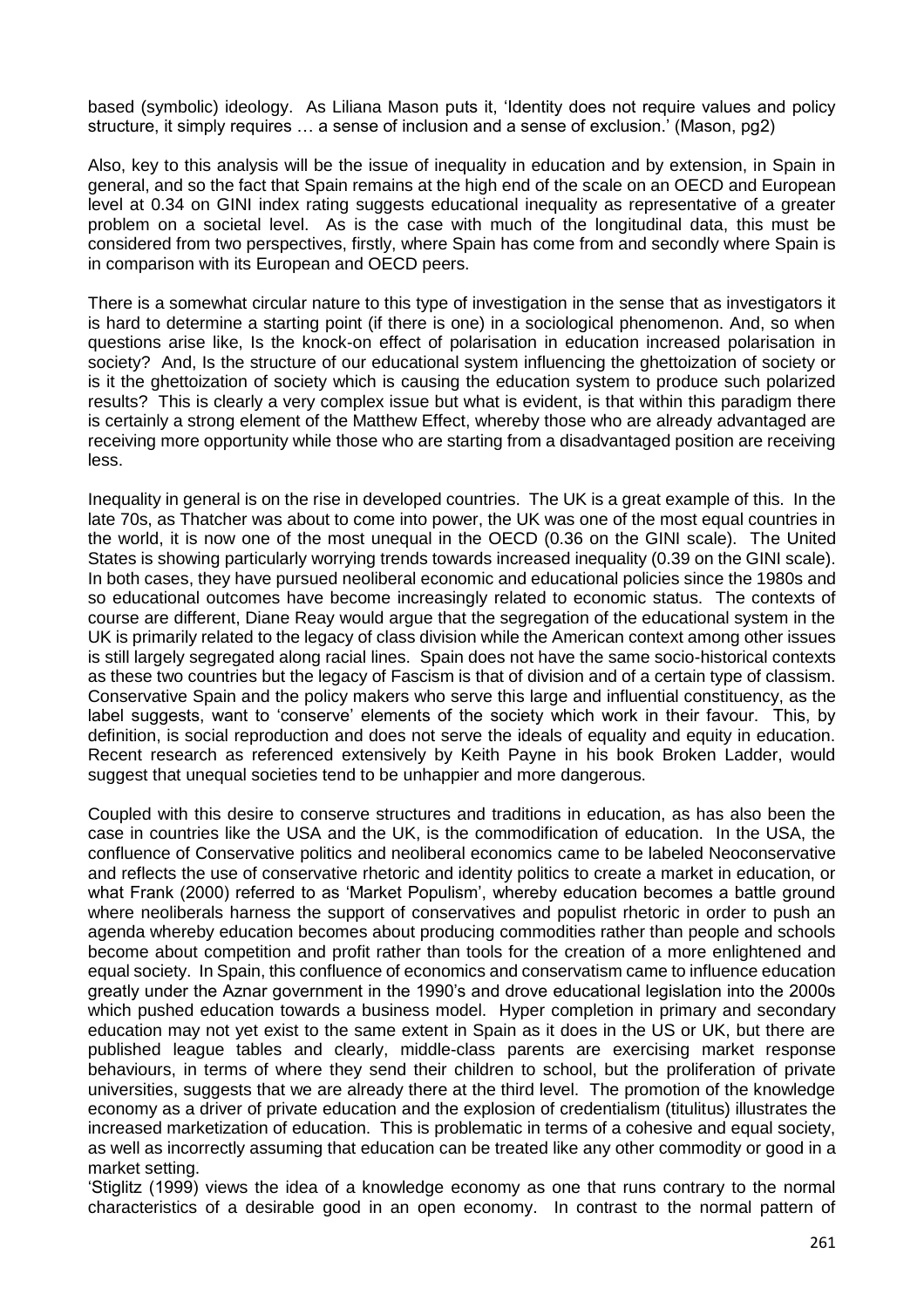economic progress, in which the value of a good increases as supply decreases, education behaves differently, because the spreading and sharing of education and ideas may add to their value rather than diminish it. A public good has two critical properties, non-rivalry consumption – the consumption of one individual does not detract from that of another, and non-excludability – it is difficult if not impossible to exclude an individual from enjoying the good.' (Masterson, 2006)

The fact that Spain continues to invest less in terms of GDP percentage in education than most of its European partners would suggest that there is a continued willingness to allow 'the market' to address the shortcomings in the system and/or perhaps a hangover from the Franco era in terms of an acceptance that children from certain social classes are less deserving of educational opportunity.

Another issue which needs addressing in the context of this analysis is the issue of immigration and the role the educational structure plays in terms of integration and segregation of immigrant populations and the impact this has on the aforementioned polarized educational outcomes. In this sense, the study will look the disproportionately high concentration of immigrant children within the public sector and the potential disadvantages this entails. The study will reference other school systems in relation to this, specifically, the French system which has been dealing with mass immigration much longer than Spain and the Irish system which has had to deal with immigration over roughly the same time period as Spain. Of particular interest as regards the Irish system has been the proliferation of Irish Language schools and the suggestion that the fact that this phenomenon has coincided with the first period of large scale immigration into Ireland and the profile of the students attending these schools suggests elements of social class protectionism and xenophobia.

### **Conclusion**

To this point in the investigation of this theme, it has become clear that the polarized educational outcomes reflect a polarized society in general, it is striking for example, that the secondary school dropout rate mirrors almost exactly the unemployment rate nationally, perhaps coincidental, but certainly alarming in both cases. The data supports the supposition that those achieving university graduation tend to come disproportionately from Private/Concertado schools and by extension a higher socio-economic class. Analysis of the structure of the educational system seems to point to a paradigm which tends to promote social reproduction rather than social mobility but the weight of influence of this structure against other sociological, economic and cultural issues remains unclear.

# **Bibliography**

- Albert, C. (2010). Cleaning the Slate? School Choice and educational outcomes in Spain. *Journal of Higher Education, 60*, 559-582.
- Apple, M. W. (2006). *Educating the 'Right' Way: Markets, Standards, God and Inequality.* London and New York: Routledge.
- Babbie, E. (2009). *The Basics of Social Research* (Fifth ed.). Belmount: Wadsworth.
- Badger, E. (2013). How Poverty Taxes the Brain. *City Lab*.
- Ball , S. J. (2004). Education For Sale! The Commodification of Everything? *King's Annual Education Lecture 2004* (pp. 1-29). London: University of London.
- Ball, S. J. (2013). *The Education Debate* (second ed.). Bristol: The Policy Press.
- Ball, S. J. (2015). Accounting for a Sociological Life: influences and experiences on the road from welfarism to neoliberalism. *36:6*, 817-831.

Bhattacharya, Tithi (ed). (2017) Social Reproduction Theory, Remapping Class, Recentering Repression. London. Pluto Press.

Bourdieu, P. (1972). *Outline of a Theory of Practice.* Cambridge: Cambridge University Press.

- Bourdieu, P., & Passeron, J.-C. (1990). *Reproduction in Education, Society and Culture.* Marseille: SAGE.
- Budría Rodriguez, S. (2005). Education and Inequality: Evidence from Spain. *Education and Wage Inequality in Europe: A Literature Review*, 408-436.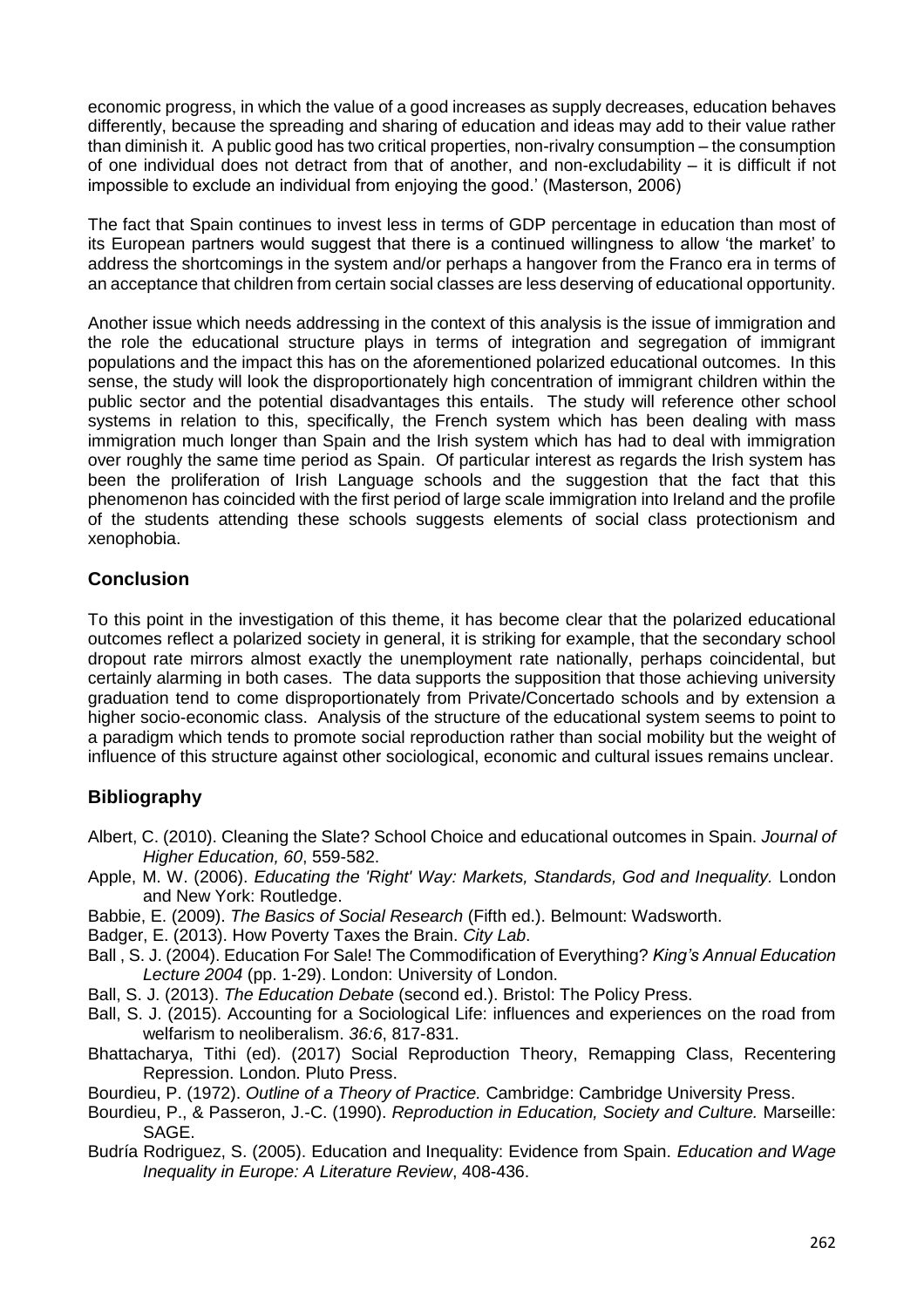- Cahill, K. (2015). Seeing the Wood from the Trees: A Critical Policy Analysis of Intersections between Social Class Inequality and Education in Twenty-First Century Ireland. *International Electronic Journal of Elementary Education*, 301-316.
- Cahill, K., & Halla, K. (2014). Choosing Schools: Explorations in post primary school choice in an urban Irish working class community. *33*(4), 383-397.
- Carvalho, L. (2012). Childhood Circumstances and the Intergenerational Transmission of Socioeconomic Status. *Population Association of America*, 913-938.
- Durkheim, É. (1956). On Education and Society. In É. Durkheim, *Education and Society.* Free Press.
- Fernández Enguita, M. (2003). The Value of Diversity and the Diversity of Value. In O. Boyd-Barrett, & P. O'Malley, *Education Reform in Contemporary Spain* (pp. 126-139). London: Routledge.
- Fernández Enguita, M. (2008). Private Interest Defense and Public Interest Rhetoric in the Strategy of a Profession. The Cases of Pupils' Compressed School Day and Teachers Early Retirement. *RASE, 5*(3), 477-488.
- Fernández Enguita, M., & Riviere, J. (n.d.). *Social Class and Education in Spain.* Salamanca: Universidad de Salamanca.
- Fernández Enguita, M., Mena Martínez, L., & Riviere Gómez, J. (2010). School Failure and Dropouts in Spain. *Social Studies Collection, 29*.
- Fernández Enguita, M., Mena Martínez, L., & Riviere Gómez, J. (n.d.). School Failure and Dropouts in Spain. *Social Studies Collection, 29*.
- Fernández Llera, R., & Muñiz Pérez, M. (2012). Colegios concertados y selección de escuela en España: un círculo vicioso. *Presupuesto y Gasto Público*, 97-118.
- Fernández-Mellizo, M., & Saturnino Martínez-García, J. (2016). Inequality of educational opportunities: School failure trends in Spain (1977-2012). *International Studies in Sociology of Education*, 1-21.
- Gewirtz, S., Ball, S. J., & Bowe, R. (1995). *Markets, Choice and Equality in Education.* Buckingham: Open University Press.
- Goldthorpe, J. H. (1987). Problems of Meritocracy. In J. H. Goldthorpe, *Social Mobility and Class Structure in Modern Britain* (pp. 663-682). Oxford: Oxford .
- Han, B.-C. (2012). *The Transparency Society.* Stanford: Stanford University Press.
- Jiménez, M., Luengo, J., & Taberner, J. (2009). Exclusión Social y Exclusión Educativa Como Fracasos. Conceptos y Líneas Para Su Comprensión E Investigación. *Profesorado, 13*(3), 11-49.
- Jones, O. (2011). *Chavs: The Demonisation of the Working Class.* Verso.
- Keltner, D., Kogan, A., Piff, P. K., & Saturn, S. R. (2014). The Sociocultural Appraisals, Values, and Emotions (SAVE) Framework of Prosociality: Core Processes from Gene to Meme. *The Annual Review of Psychology*, 425-460.
- Kerckhoff, A. C. (2000). Transition from School to Work in Comparative Perspective. *Handbook of the Sociology of Education*, 453-474.
- Lilliana Mason; Ideologues without Issues: The Polarizing Consequences of Ideological Identities, *Public Opinion Quarterly*, Volume 82, Issue S1, 11 April 2018, Pages 280– 301, <https://doi.org/10.1093/poq/nfy005>
- Masterson, Erin C. (2006) The Role of Education in Economic Development in Ireland and Spain after EU Integration. University of North Carolina, Chapel Hill.
- Navarro, V. (2012). La polarización social en el sistema educativo. *PÚBLICO*.
- Nuhoglu Soysal, Y., & Strang, D. (1989). Construction of the First Mass Education Systems in Nineteeth-Century Europe. *Sociolgy of Education*, 277-288.
- OECD. (2012). *Equity and Quality in Education: Supporting Disadvantaged Students and Schools.* OECD Publishing.
- OECD. (2014). *EDUCATION POLICY OUTLOOK: SPAIN.* OECD Publishing.
- Oriol Escardíbul, J., & Villarroya, A. (2009). The inequalities in school choice in Spain in accordance to PISA data. *Journal of Educational Policy, 24:6*, 673-696.
- Payne, Keith. (2017) The Broken Ladder: How Inequality Changes the Way we Think, Live and Die. Great Britain. Weidenfeld and Nicolson
- Rambla, J. (1998). Social Relations and School Choice in Spain. *Mediterranean Journal of Educational Studies, 3*(2), 1-17.
- Ramirez, F. O., & Boli, J. (1987). The Political Construction of Mass Schooling. *Sociology of Education, 60*(1), 199-217.